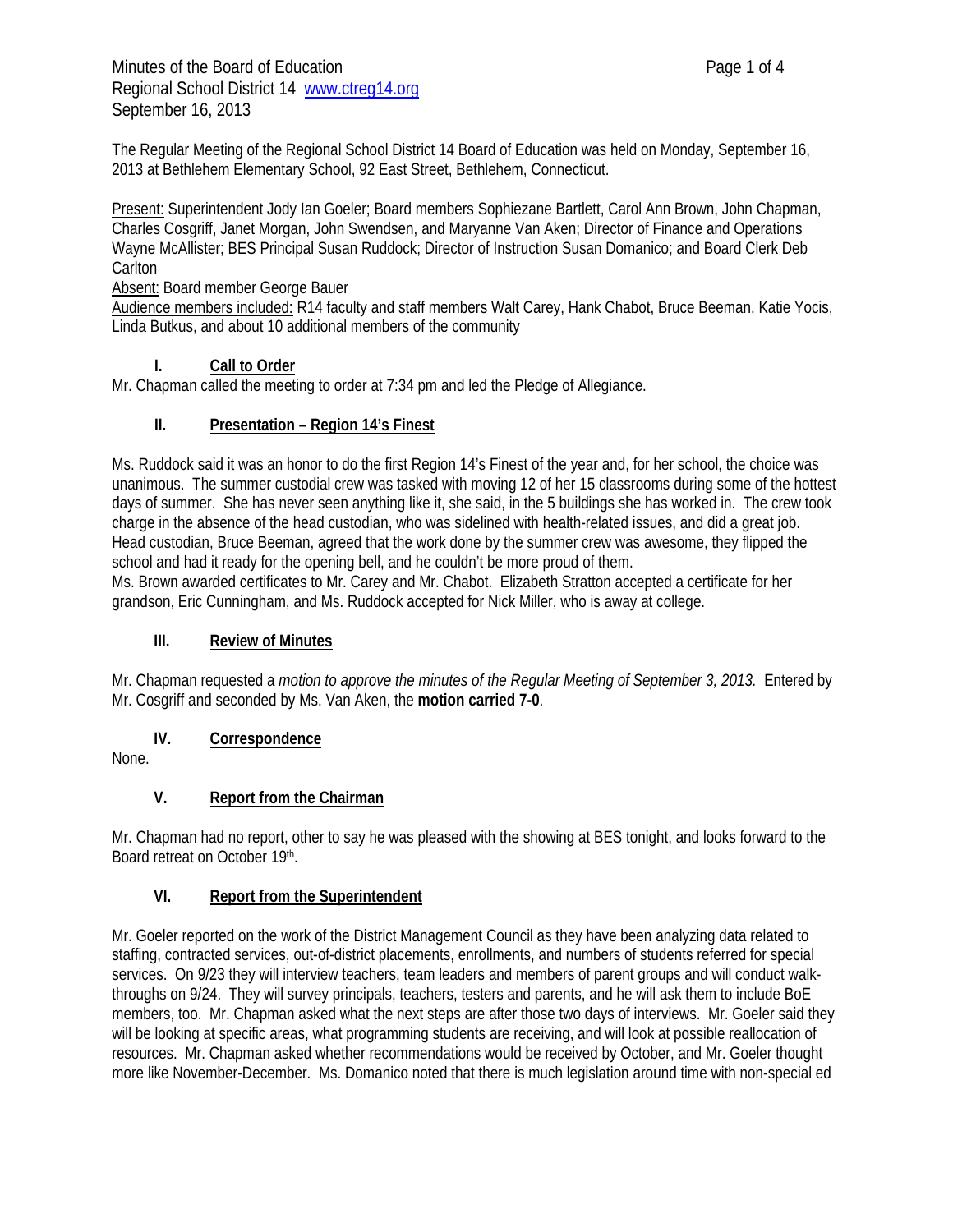Minutes of the Board of Education **Page 2 of 4** Regional School District 14 www.ctreg14.org September 16, 2013 students, certain interventions are mandated, and mainstream strategies required. Ms. Van Aken asked if they would be presenting to the BoE when the work is done, and was told they will.

Mr. Goeler also presented an update on strategic planning. For each of the 4 identified goals, he reviewed action needed and progress made to date. Discussion followed regarding the targeting of completion date estimates.

Ms. Domanico spoke about State assessments and provided percentage figures for students at or above proficient and goal at all grade levels. She cited strong proficient scores at NHS, 96.8 and 98.4 in science and writing, respectively, but noted a significant gap between the number of students at proficient and at goal. WMS scores reflected the school's focus on literacy, and there was no gap between proficient and goal. BES had strong scores in math in grades 4-5, as did MES in grades 3-5. She stressed the importance of having good readers by grade 3. Writing is also a concern at both schools, and is being addressed through the Columbia program. She also reported having added new curriculum tabs on the district website; and she will be doing instructional audits in the building for use by administrators for data collection. As to the assessment results, she noted this is a time of transition in CT, and districts who have been successful in making changes in classroom teaching methods are finding they are having mixed success on standardized tests. Formative assessments throughout the year are being used to monitor student progress. SBAC field test assessments will be used, but there will be no comparative assessment data.

## **VII. Privilege of the Floor (agenda specific)**

Karen Miller, Bethlehem, urged the spelling out of acronyms the first time they are used to help with understanding. She appreciated receiving handouts of information being discussed by the board. She asked about online curriculum, so that teachers can teach instead of developing curriculum. Ms. Domanico noted that R14 has capacity within district to develop curriculum, which also adds ownership. Buying curriculum off the shelf is efficient, but is not onesize-fits-all and there are trade-offs and there is still money involved. Mr. Goeler added that we are looking at online courses for students, virtual classrooms, at a policy level first, as a great opportunity for students to take courses not offered at the school. Ms. Domanico added that the capacity of the students to be successful must also be considered, and what supports are in place. Ms. Miller asked what is done for the gifted students and whether college classes online could be an option for them. Mr. Goeler will plan a presentation on that. Ms. Miller would also like to see half of the BoE meetings take place in Bethlehem.

Art McNally, Woodbury, referenced July building committee minutes and asked about plans being made at that meeting. Mr. Chapman replied that this was essentially "game planning" in order to be ready for when the committee can resume its work. Mr. McNally asked that the building committee members' names be added to the website.

## **VIII. Report from Director of Finance and Operations**

Mr. McAllister explained that the 2011 copier lease agreement excluded central office copiers. The one being used there, which is owned by the district, has outlived its useful life and replacement parts for it are no longer available. He is seeking permission to include a new CO copier to the current agreement. Discussion followed. Mr. Cosgriff entered a *motion to authorize the addition of a Ricoh copier to the current copier lease plan.* Seconded by Ms. Morgan, the **motion carried 7-0.** 

## **IX. Committee Reports**

For Policy, Mr. Swendsen reported having met on 9/10 and provided 12 policies to the board for first read. This completes the "most critical" list. He also explained need for a new physical education policy that counsel has suggested embedding into our wellness plan. He hopes to have that policy for the next meeting.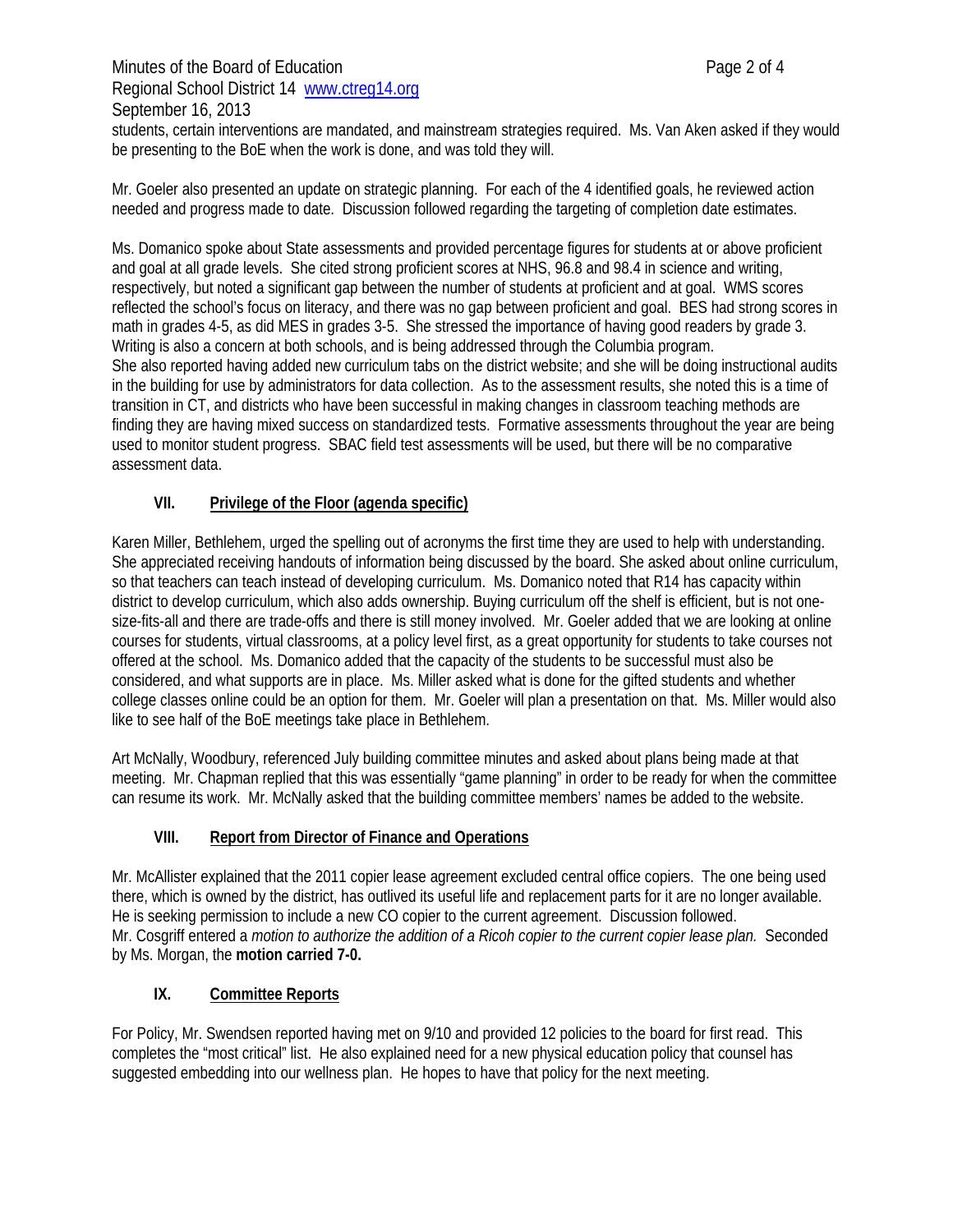# Minutes of the Board of Education **Page 3 of 4** Regional School District 14 www.ctreg14.org September 16, 2013

For Public Relations, Ms. Brown reported having met tonight and sharing a lot of good information. She also noted much good press for R14 lately, specifically the article on Bill Davenport in the Litchfield County Times. Ms. Morgan reported for Facilities/Enrollment/Transportation, which met on 9/10 and heard from Mike Molzon about the energy efficiency project at all schools, a summary on the gas conversion project, a report on work done over the summer, and a list of capital plan projects. The enrollment issue was discussed and plans to add paras in larger classrooms outlined. A report on busing for the first week of school was given, as well as the current contract and DOT reports.

Ms. Van Aken noted that Planning/Personnel will have its first meeting in October.

For Ad hoc Safety, she reported having met last week with members of the leadership team and NHS faculty to discuss issues related to the senior circle, sign in procedures, and to evaluate the Raptor system which was not deemed necessary at this time.

For Negotiations, Mr. Cosgriff indicated one contract is outstanding, the instructional assistants, and that dates are needed to begin administrator negotiations.

#### **X. Old Business**

Mr. Goeler indicated that additional paraprofessionals will be added in Kindergarten classes during morning hours at both schools and at MES in the afternoon, as well, where one will be relocated from the preschool.

Changes to the agenda format will be covered at the Board retreat.

Discussion of the school play at NHS was tabled due to Walter Culup's unavoidable absence.

The security clause was removed from the Use of Facilities form.

Ms. Morgan said she wasn't sure it was necessary for Mr. Culup to present to the Board so long as the issue is addressed. Ms. Van Aken agreed and did not feel the Board needed a presentation. Mr. Goeler explained that Mr. Culup would be providing his rationale for doing "9 to 5: The Musical" and not asking the Board to weigh in.

#### **XI. New Business**

The Board received copies of 12 policies for first read, representing the last of the "most critical." Approval will be sought at the next meeting.

#### **XII. Board Announcements**

Mr. Chapman reiterated that there is no change in the status of the lawsuit(s) and, when there is new information, he will report it.

#### **XIII. Privilege of the Floor**

Mr. McNally returned to ask if approved contracts can be viewed at Central Office and was told they could be. He asked for verification that 2.5 paras will be added and was told they would. He apologized for his tone when speaking. He said when he projects his voice, he sometimes sounds "obnoxious" but the Board assured him this is not the case.

Ms. Miller returned with concerns about the Common Core, and early release time for teachers for professional development. She asked if all teachers in a grade level must be on the same page at all times.